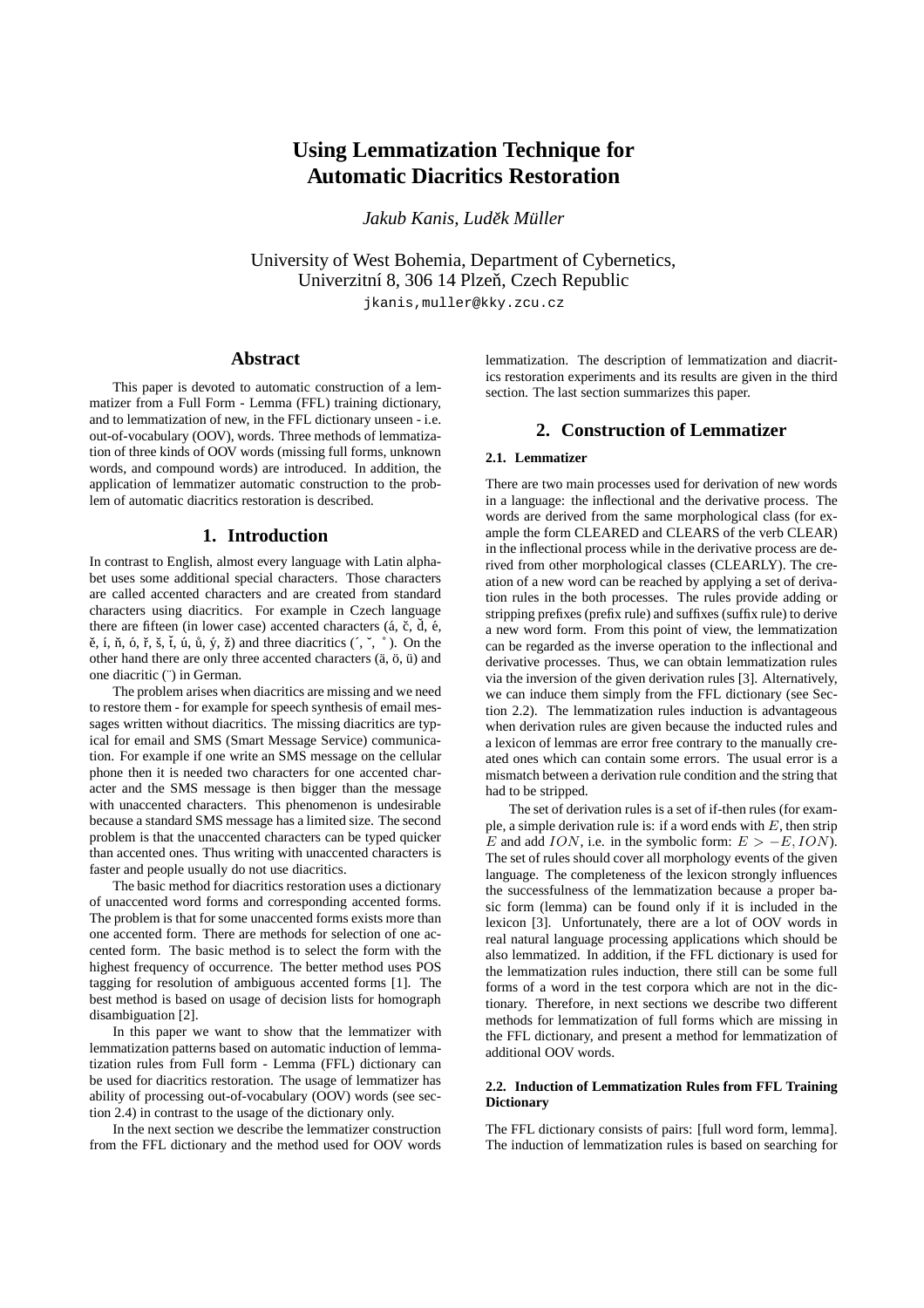the longest common substring of the full form and the lemma. We are looking for lemmatization rules in the form if-then rules described in the previous section. The algorithm of searching the longest common substring is based on dynamic programming. The detailed description of the algorithm is given in [4].

The form of the derived lemmatization rules depends on a position of the longest common substring in the full form and the lemma. The longest common substring can be at the beginning, in the middle, or at the end of the full form and the lemma. For example, if we have a pair of strings BAC and  $ADE$ , where  $A$ ,  $B$ ,  $C$ ,  $D$ , and  $E$  are their substrings (each substring is a sequence of characters, e.g.  $A = a_1...a_n$ , then we can derive two lemmatization rules, which transform the full form  $BAC$  into the lemma  $ADE$ . The first one is the prefix rule  $B > -B$  and the second one is the suffix rule  $C > -C$ , DE. The substring  $B$  before and the substring  $C$  after the longest common substring A represents the condition of the prefix and the suffix rule, respectively.

We suppose that no more than two rules are applied to the lemma during the derivation process: the suffix and/or the prefix rule. To illustrate all possible forms of lemmatization rules, we show a table (Table 1) of pairs: [full word form, lemma] for all combinations of positions of the longest common substring A in the pair of strings and the lemmatization rules derived from them.

Table 1: *All possible forms of lemmatization rules used in the inductive process.*

| <b>Full Form</b> | Lemma      | Prefix Rule       | Suffix Rule       | <b>Alternative Rules</b> |                              |
|------------------|------------|-------------------|-------------------|--------------------------|------------------------------|
| ABC              | ADE        |                   | $BC > -BC$ , $DE$ |                          |                              |
| <b>ABC</b>       | <b>DAE</b> | A > D             | $BC > BC$ , $E$   | $\cdot > D$              |                              |
| <b>ABC</b>       | <b>DEA</b> | A > DE            | $BC > -BC$        | $>$ DE                   |                              |
| <b>BAC</b>       | <b>ADE</b> | $B > -B$          | $C > -C$ , DE     |                          |                              |
| <b>BAC</b>       | <b>DAE</b> | $B > -B$ , $D$    | $C > -C$ , E      |                          |                              |
| <b>BAC</b>       | <b>DEA</b> | $B > -D$ , DE     | $C > -C$          |                          |                              |
| <b>BCA</b>       | <b>ADE</b> | $BC > -BC$        | $a_n > DE$        |                          | . > DE                       |
| <b>BCA</b>       | <b>DAE</b> | $BC > -BC$ , $D$  | $a_n > E$         |                          | $\mathsf{P} \geq \mathsf{E}$ |
| <b>BCA</b>       | <b>DEA</b> | $BC > -BC$ , $DE$ |                   |                          |                              |

There are general lemmatization rule forms in the third and the fourth column, which we use in the inductive process of lemmatization rules. In the second, third, seventh and eighth rows there are also alternative rules in the last two columns (the dot in the rule means an arbitrary string). These alternative rules were derived in the same way as the rules in the example above  $(BAC)$  and  $ADE$ ). Because there are no substrings before (row 2 and 3) or after (row 7 and 8) the common substring  $A$ , the derived lemmatization rules are stripped-only rules (see [3]) and therefore, they have to be replaced by other no stripped-only rules. The condition of a new prefix rule is the whole common substring  $A$  and the condition of a new suffix rule is the last character  $a_n$  of substring A. If there is no common substring then a rule which substitutes the full form for its lemma is created. For example, the pair of words  $JE$  and  $ON$  creates the rule:  $JE > -JE$ ,  $ON$ . The absence of common substring is caused by the presence of irregular words in the language, i.e. words with the irregular inflectional and derivative process. Every induced rule has its identification code (*rule id* or *rule index*). Every lemma together with a set of ids of lemmatization rules which has been induced from this lemma (called "*lemma* *applicable rules*"), i.e. a sort list of the rule ids, is stored in the lemma lexicon [3].

#### **2.3. Lemmatization of Missing Full Forms**

When we want to construct the lemmatizer from the FFL dictionary, we have to cope with the following problem. The problem is the absence of some full forms in the FFL dictionary, especially if we have the FFL dictionary which has not been created by the morphological generator.

#### *2.3.1. Generalization of Lemma Lexicon (GLL)*

This method works with the lemma lexicon, which has been build in the inductive process of lemmatization rules. A lemma lexicon entry is a lemma with its "lemma applicable rules". Suppose that for some lemma and its relevant full forms the lemma lexicon contains only the information on rules which are used during the lemmatization of these full forms. This information is checked in the lemmatization process and thus the situation that the relevant full form is missing causes that this missing full form cannot be lemmatized. To provide the lemmatization of the missing relevant full forms, we need to add the ids of rules which lemmatize these missing forms to the lexicon. This problem can be viewed as a problem of automatic finding "lemma applicable rules" patterns or as lemma clustering based on the "lemma applicable rules". We assume that there are some lemmas with their all relevant full forms in the FFL dictionary which can be served as the patterns. Once we have the patterns, we assign them to the lemmas in the lexicon and create a new lemma lexicon consequently.

To find the patterns, we create a co-occurrence matrix A of dimension  $n \times n$ , where  $n$  is the number of lemmatization rules. The rule ids denote row and column indexes of  $A$ ; the matrix element  $a_{ij}$  comprises the information on how many times the rule  $i$  together with the rule  $j$  has been seen in the list of the rule ids. Now we go trough all the lemmas in the lexicon and count how many times the rule  $i$  together with the rule  $j$  has occurred in the lemma list of the rule ids. The rows in the matrix are treated as searched patterns, i.e. if we see the rule  $i$  in a lemma list we enrich this list by adding the indexes of all columns (the rules) whose elements of the i-th row are positive. This enrichment brings a higher recall but a lower precision. A better way is to enrich the list by the column indexes which score is higher than some threshold. We used the threshold equal to one and obtained increasing in the recall by 2.58% but decreasing in the precision by 5.6% for our development data (for more detail see Table 2 in Section 3). Because this method decreases the precision we develop another method: Hierarchical Lemmatization without Rule Permission Check.

## *2.3.2. Hierarchical Lemmatization without Rule Permission Check (HLWRPC)*

The first problem of the previous method is that the enriched lexicon is used on all lemmatized words. The second one is that finding the right patterns which do not drop the precision is a very difficult task. We should make some changes in the lemmatization process to cope with these two problems. First, we try to use the lemmatization algorithm described into [3] on the investigated word. If it finds some lemma then this lemma is considered as the result otherwise the investigated word is the missing full form. In this case, we use a new lemmatization algorithm without the rule permission check, i.e. if we find some lemma in the lemma lexicon then we do not check if the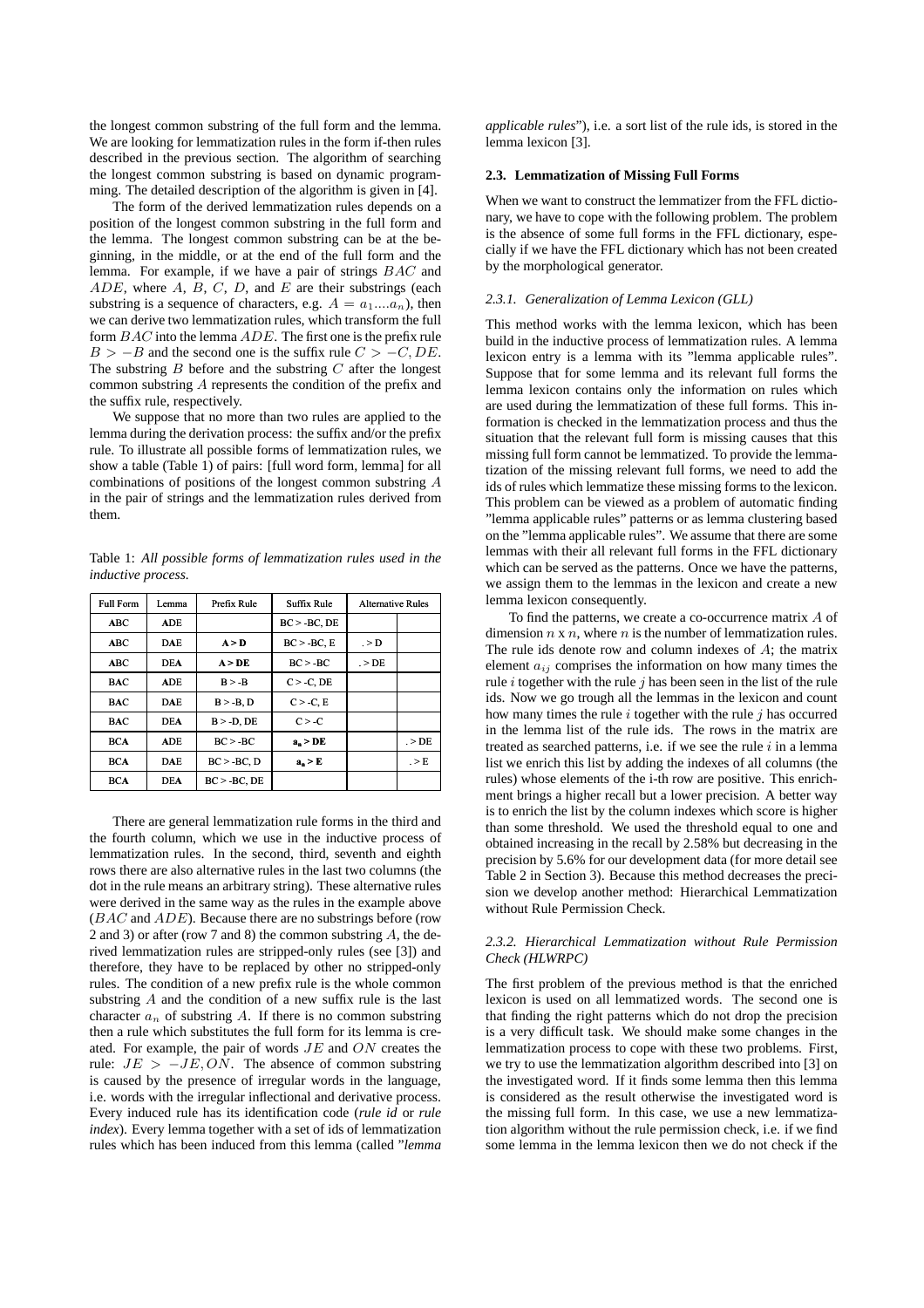lemmatization rules used during this lemmatization process are "lemma applicable rules". In this way, the lemma lexicon is totally generalized without the negative influences on a precision and a recall. This method increases the recall by 2.7% and the precision by 0.1% for development data (details are given in Table 2 in Section 3).

#### **2.4. Lemmatization of OOV Words**

The OOV words are words which are not in the FFL dictionary and therefore, we cannot lemmatize them by the lemmatization algorithm [3]. There are three types of the OOV words. The first type is the situation when the full form is missing in the FFL dictionary but its lemma is in the FFL dictionary. The lemmatization of the missing full forms has been described in the previous section. The second type is a word whose neither full form nor lemma is in the lexicon. This word is called an unknown word. The last type is a compound word whose partial word has its lemma in the lexicon. For lemmatization of compound words we use the same lemmatization algorithm (without rule permission check) as the one for the missing full forms. The difference is that we do not lemmatize the compound word directly. First, we remove some characters from the beginning of the compound word and subsequently the rest is lemmatized by the lemmatization algorithm without rule permission check. The question is: What is the minimal length of the rest which still can represent some full form? We provide several experiments and chose the length of six characters as the minimal length of the rest.

To every word a set of "*word applicable rules*" (rules which condition is true for the given word) can be found. One set can be assigned to several different words and hence it can be considered as a lemmatization pattern. In order to create the lemmatization patterns we go trough a whole FFL dictionary and for every pair [full form, lemma] we find "word applicable rules" (the lemmatization pattern). This lemmatization pattern together with the ids of winning rules and a *count of winnings* of every winning rule is saved to the pattern table. The winning rule is every rule which converts the full form to the lemma (if the full form is the same as the lemma then the winning rule is the empty rule but it is taken into account too). If the pattern already exists then we increase the score of the winning rules only. The winning rules are sorted by their count of winnings. We use two pattern tables - the prefix pattern table (word applicable prefix rules only) and the suffix pattern table (word applicable suffix rules only) separately. When we lemmatize the unknown word, we try to apply all the lemmatization rules, and the applicable rules then create prefix and suffix pattern. Then we find these patterns in the relevant table and apply the winning rules which have the highest count of winnings on the unknown word.

## **3. Experiments and Results**

The data source used for the experiments was the Prague Dependency Treebank (PDT 1.0). The PDT 1.0 is a corpus of annotated Czech texts having three-level structure [5]: morphological, analytical, and tectogrammatical. For the construction and evaluation of the lemmatizer we have used only training, development, and test data from the morphological level. From the PDT 1.0 training data we extracted a set of pairs of full word form and lemma which represents the training FFL dictionary (PDT 1.0 FFL dictionary) for our experiments.

The lemmatizer output should be all lemmas from which

the lemmatized word can be derived. This is a multiple output thus we have to count a recall (*R*) and a precision (*P*). The recall is computed as a ratio of number of the right lemmatized words to the number of all lemmatized words. The word is lemmatized correctly when there is its reference lemma in the lemmatizer output. The reference lemma is the unambiguous lemma which is assigned to the given word by a human expert. The precision is computed as the ratio of the number of the right lemmatized words to the number of all lemmas generated by the lemmatizer for all correct lemmatized words.

The methods for the lemmatization of missing full forms, unknown, and compound words have been tested on the development and test morphological data from the PDT 1.0. The results are given in Table 2.

Table 2: *The results of the methods for the lemmatization of OOV words.*

| Method                           | Morphological development<br>data |       |                | Morphological test data |       |                |
|----------------------------------|-----------------------------------|-------|----------------|-------------------------|-------|----------------|
|                                  | $R[\%]$                           | P[%]  | # of<br>errors | $R[\%]$                 | P[%]  | # of<br>errors |
| Lem FFL                          | 95.06                             | 76.42 | 5212           | 95.41                   | 76.74 | 4736           |
| Lem FFL<br>Gen Dic               | 97.64                             | 70.8  | 2492           | X                       | X     | X              |
| Lem FFL<br>Hierar                | 97.8                              | 76.53 | 2356           | X                       | X     | X              |
| Lem FFL<br>Compou<br>nd          | 95.82                             | 76.1  | 4411           | X                       | X     | X              |
| Lem FFL<br>Unknow<br>$\mathbf n$ | 98.6                              | 76.14 | 1481           | X                       | X     | X              |
| Lem FFL<br>Hierar C<br>md Unk    | 99.31                             | 74.59 | 726            | 99.3                    | 75.1  | 712            |

In the first row the result for lemmatizer (Lem FFL) trained on the PDT 1.0 FFL dictionary is given. In the next rows the results of the methods for the lemmatization missing full forms (GLL – Lem FFL Gen Dic; HLWRPC – Lem FFL Hierar), compound (Lem FFL Compound), and unknown (Lem FFL Unknown) words used with Lem FFL lemmatizer are shown. The best result, which has been achieved by a combination of the methods, is in the last row.

For the diacritics restoration experiments we use the FFL dictionary which consists of pairs: [unaccented word form, accented word form]. This dictionary was extracted from morphological training data of PDT 1.0 but it can be extract from arbitrary raw accented texts because no additional annotation is needed (what is needed for annotation is diacritics removal). The results are given in Table 3.

In the first and the second row are the results for development data. In the rest of rows are the results for OOV words from development data only. The baseline for development data restoration is in the first row (Development 1 - usage of lemmatizer without methods for lemmatization of OOV words). In the third row is the baseline for OOV words restoration (OOV Words 1 - no diacritics restoration - a word is leaved in the same form). In the fourth row (OOV Words 2) is the result for the restoration of OOV words where we use all methods for OOV words lemmatization (missing full forms, compound words and